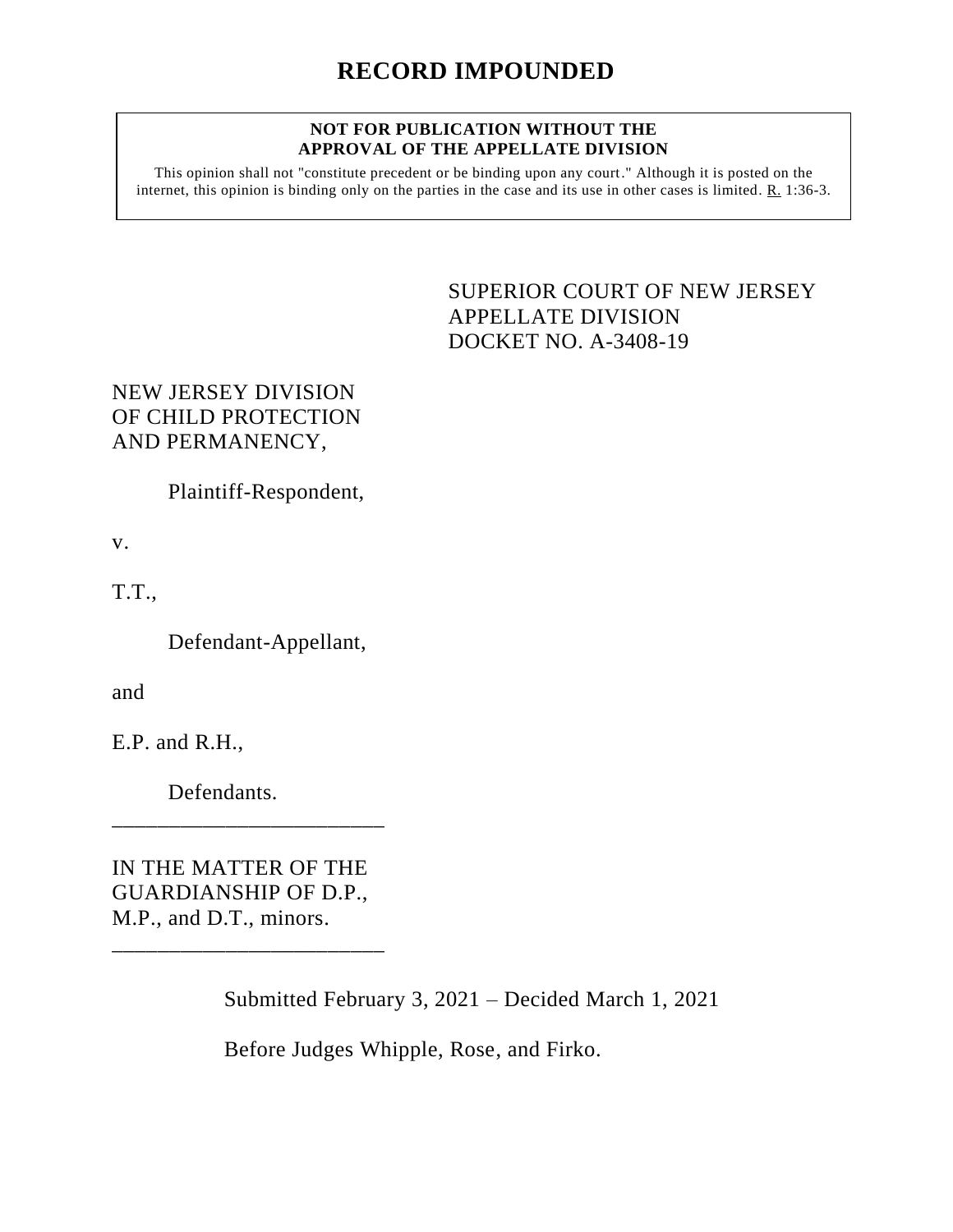On appeal from the Superior Court of New Jersey, Chancery Division, Family Part, Salem County, Docket No. FG-17-0018-19.

Joseph E. Krakora, Public Defender, attorney for appellant (Robyn Veasey, Deputy Public Defender, of counsel; Caitlin A. McLaughlin, Designated Counsel, on the briefs).

Gurbir S. Grewal, Attorney General, attorney for respondent (Melissa H. Raksa, Assistant Attorney General, of counsel; Amy Melissa Young, Deputy Attorney General, on the brief).

Joseph E. Krakora, Public Defender, Law Guardian, attorney for minors (Meredith A. Pollock, Deputy Public Defender, of counsel; Noel C. Devlin, Assistant Deputy Public Defender, of counsel and on the brief).

## PER CURIAM

Defendant, T.T. (Terry),<sup>1</sup> mother of D.P. (Dylan), M.P. (Melissa), and

D.T. (Drew), appeals from an April 17, 2020 judgment of guardianship terminating her parental rights for her three children. $<sup>2</sup>$ </sup>

Dylan was born in 2011. Melissa was born in 2013 to the same father.

Shortly after Melissa was born, the Division of Child Protection and

<sup>&</sup>lt;sup>1</sup> We refer to adult parties and to children by fictitious names to protect their privacy; in doing so, we mean no disrespect. R. 1:38-3(d)(12).

<sup>&</sup>lt;sup>2</sup> Terry had previously surrendered her parental rights to a daughter who is now an adult.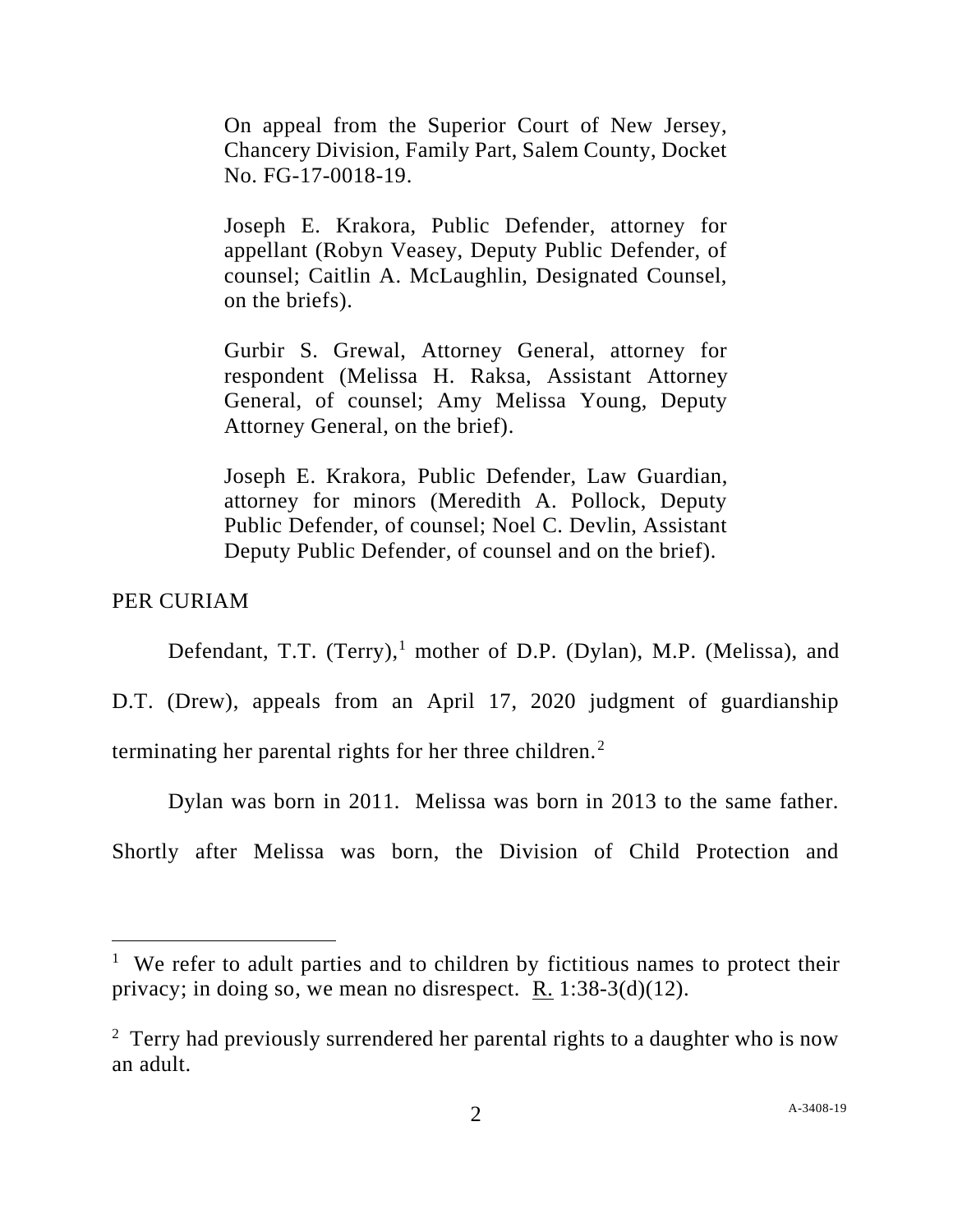Permanency (Division) received a referral regarding Terry after a neighbor had spotted her acting erratically outside of her apartment, writing on a mattress near a dumpster. The neighbor believed there was an infant alone in the apartment. The Division investigated and was able to confirm that Terry left Dylan and Melissa alone in the apartment while she was outside. Terry claimed to have recently broken up with Dylan and Melissa's father, and reported she was in a relationship with a country music star. The inside of the apartment was unsuitable for raising two young children, so the Division effected an emergency removal<sup>3</sup> and placed Dylan and Melissa into resource homes.

The Division arranged for Terry to receive psychiatric care in order to reunify her with her children. She was diagnosed with major depressive disorder, schizophrenia, and schizoaffective disorder, as well as persistent delusions and hallucinations. For a period after the removal, defendant failed to maintain her prescribed medication regiment, with her condition deteriorating to the point of near homelessness. Eventually, however, defendant started to respond positively to a course of treatment she could maintain and was reunited with Dylan and Melissa in September 2016, a few months after having another

<sup>&</sup>lt;sup>3</sup> An emergency, or "Dodd," removal refers to the emergency removal of a child without a court order, pursuant to the Dodd Act, N.J.S.A. 9:6-8.21 to -8.82.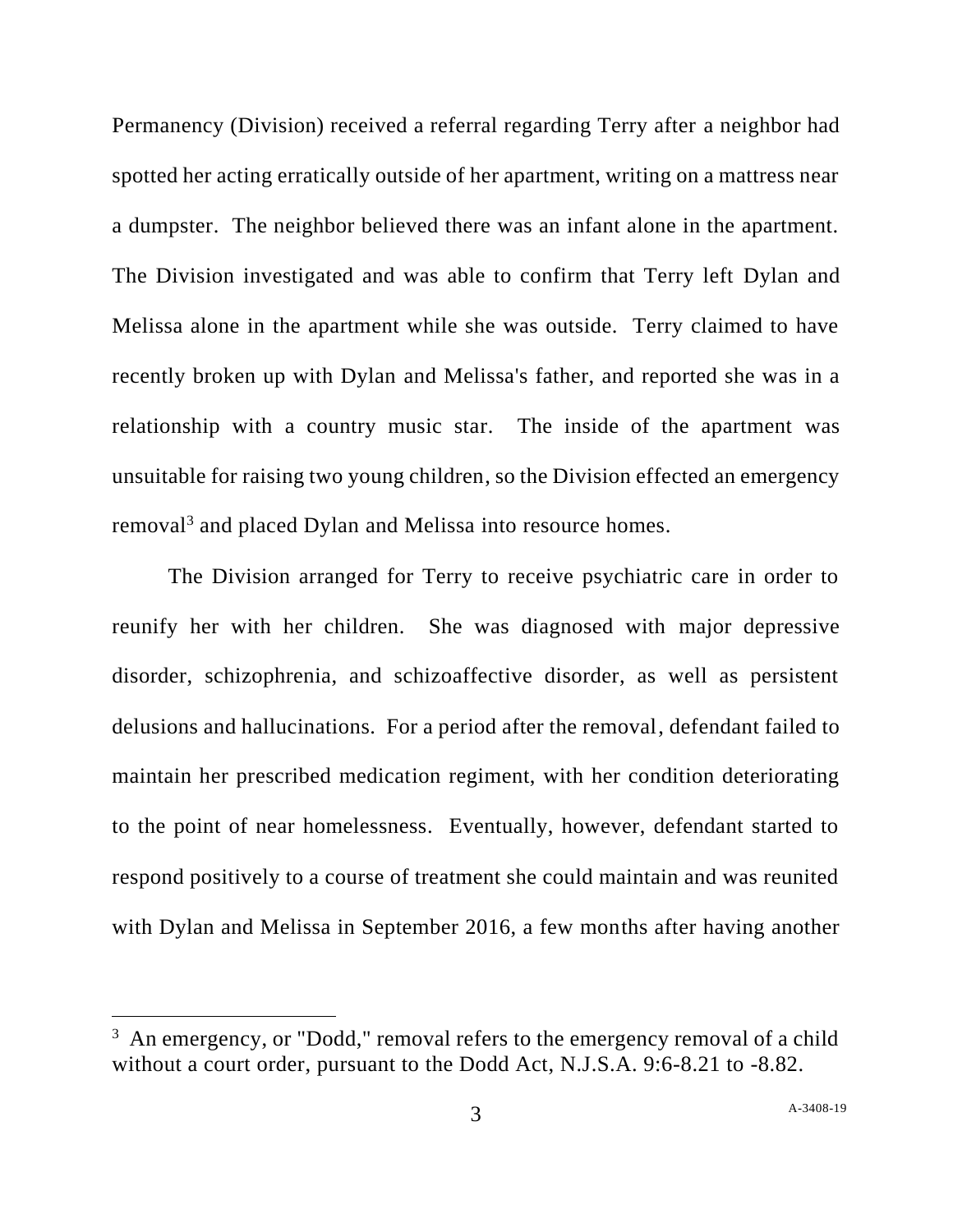child, Drew. The Division closed its file on Terry, with her living in an apartment with her three children and continuing community health treatment in place.

However, by March 2018, after Terry failed to pick up Melissa from her bus stop, the Division dispatched investigators to her apartment, and again, the Division found the premises unsuited to raising three young children. The Division performed an emergency removal and placed the children in separate resource homes. At the time of the trial, all three siblings were still placed in separate resource homes.

Dylan was placed with a resource mother, her husband, and children. Melissa, too, was placed with a resource mother and father and their children. Drew was placed with a couple, their biological son, and three-year-old twins previously placed by the Division. All three families communicate and have maintained arrangements for Drew, Melissa, and Dylan to visit with each other. All three children and the resource parents underwent bonding evaluations, as did Terry. Those evaluations were considered by the court at trial.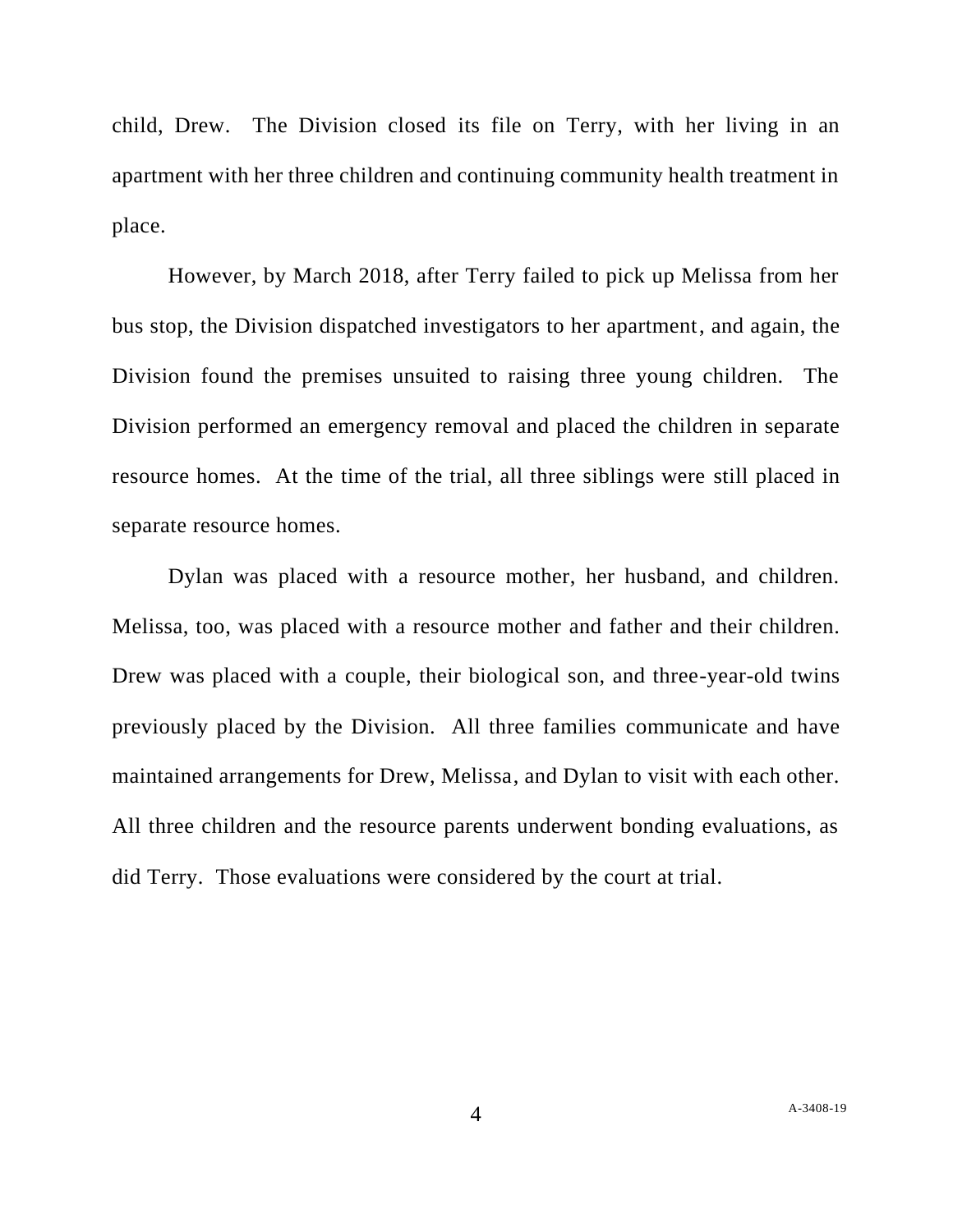After a nine-day trial<sup>4</sup> held between December 2019 and April 2020, Judge Mary K. White terminated Terry's parental rights as to Dylan, Melissa, and Drew. Judge White found that despite the Division's efforts, Terry's inability to control her mental health struggles satisfied each of the four prongs of the best interest test under N.J.S.A. 30:4C-15.1(a) by clear and convincing evidence.

Judge White found that the health, safety, and development of the children were and would continue to be in danger if the parental relationship were maintained, highlighting Terry's refusal to consistently take her medication and seek treatment for her mental health issues. This compromised Terry's ability to parent effectively, since "[a] child's safety depends on [his or her] parent's ability to take medication and react appropriately while on medication." Judge White classified this as a volitional act, in that Terry at some point made a conscious decision to cease taking the prescriptions that allowed her to manage her mental illness.

<sup>&</sup>lt;sup>4</sup> Due to the restrictions as a result of Covid-19, the court was operating under the Supreme Court's March 27, 2020, Omnibus Order, which implemented emergency modification to court operations, including transition to video proceedings to minimize in-person contact. Thus, subsequent to the in-person trial where all testimony was in person, the judge delivered her decision via ZOOM videoconferencing with the parties.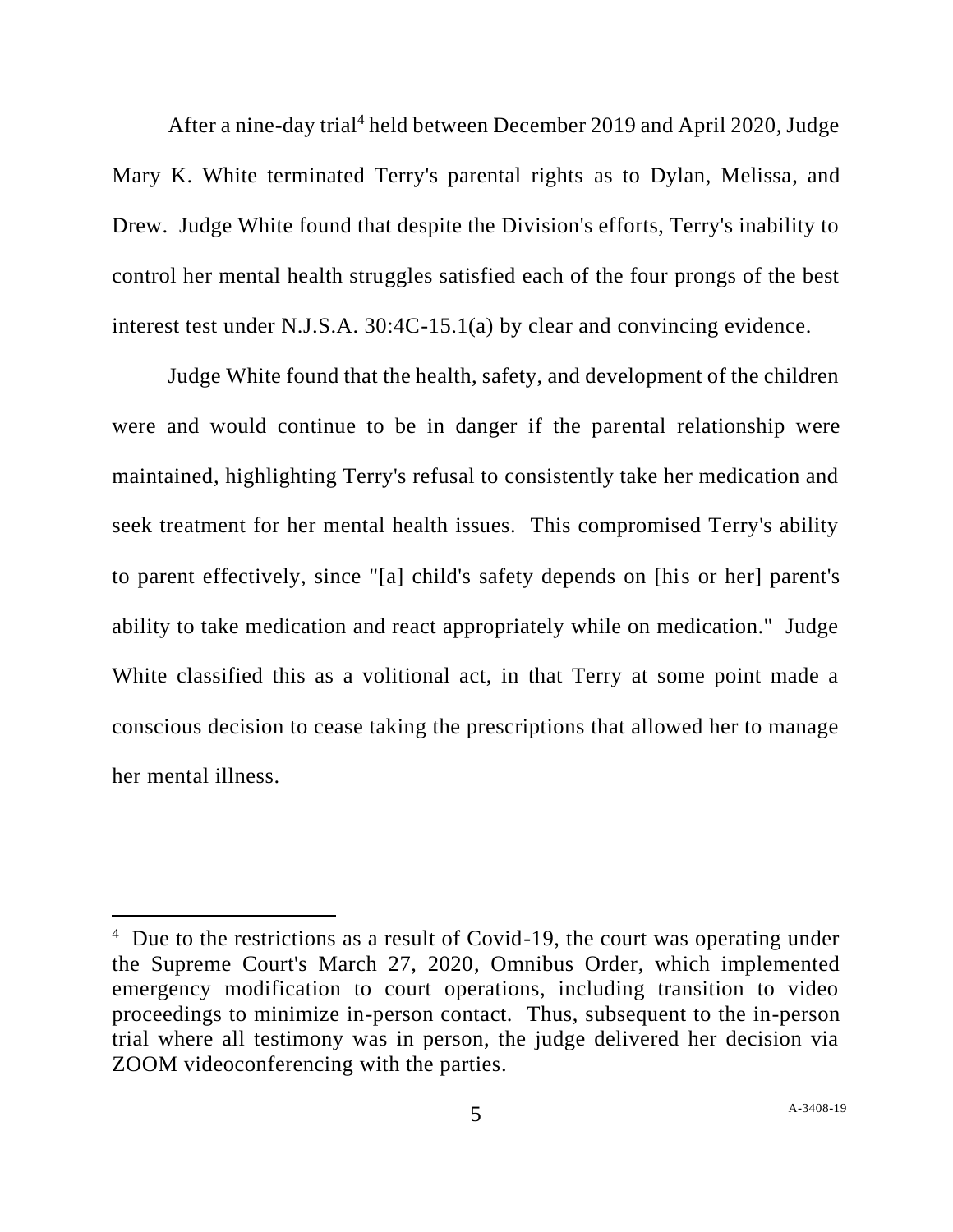Judge White reasoned that even without the act of not taking her medication, Terry had demonstrated enough reckless behavior to pose a risk to her children's safety, health, and development. Finally, Judge White found that the act of living with a parent struggling with a severe case of mental illness constituted harm.

Terry's mental illness did not constitute a per se prong one finding. Rather, the trial court carefully considered the effect Terry's mental illness had on her children and found that her incoherent and erratic behavior, inability to maintain a clean and safe home, inability or unwillingness to maintain her medication, and repeated instances constituted a risk that the children's safety, health, or development would be harmed by a continuance of the parental relationship. This appeal followed.

Terry raises the following issues on appeal:

I. THERE WAS INSUFFICIENT EVIDENCE IN THE RECORD TO SUPPORT THE TRIAL COURT'S CONCLUSION THAT [TERRY] EITHER HARMED HER CHILDREN OR POSED A RISK OF HARM TO THEM SUFFICIENT TO SATISFY PRONG ONE OF  $N.J.S.A.$  30:4C-15.1 $[(a)]$  AND JUSTIFY TERMINATION OF HER PARENTAL RIGHTS.

II. THERE WAS INSUFFICIENT EVIDENCE IN THE RECORD TO SUPPORT A FINDING THAT [TERRY] WAS UNABLE OR UNWILLING TO ELIMINATE HARM TO HER CHILDREN.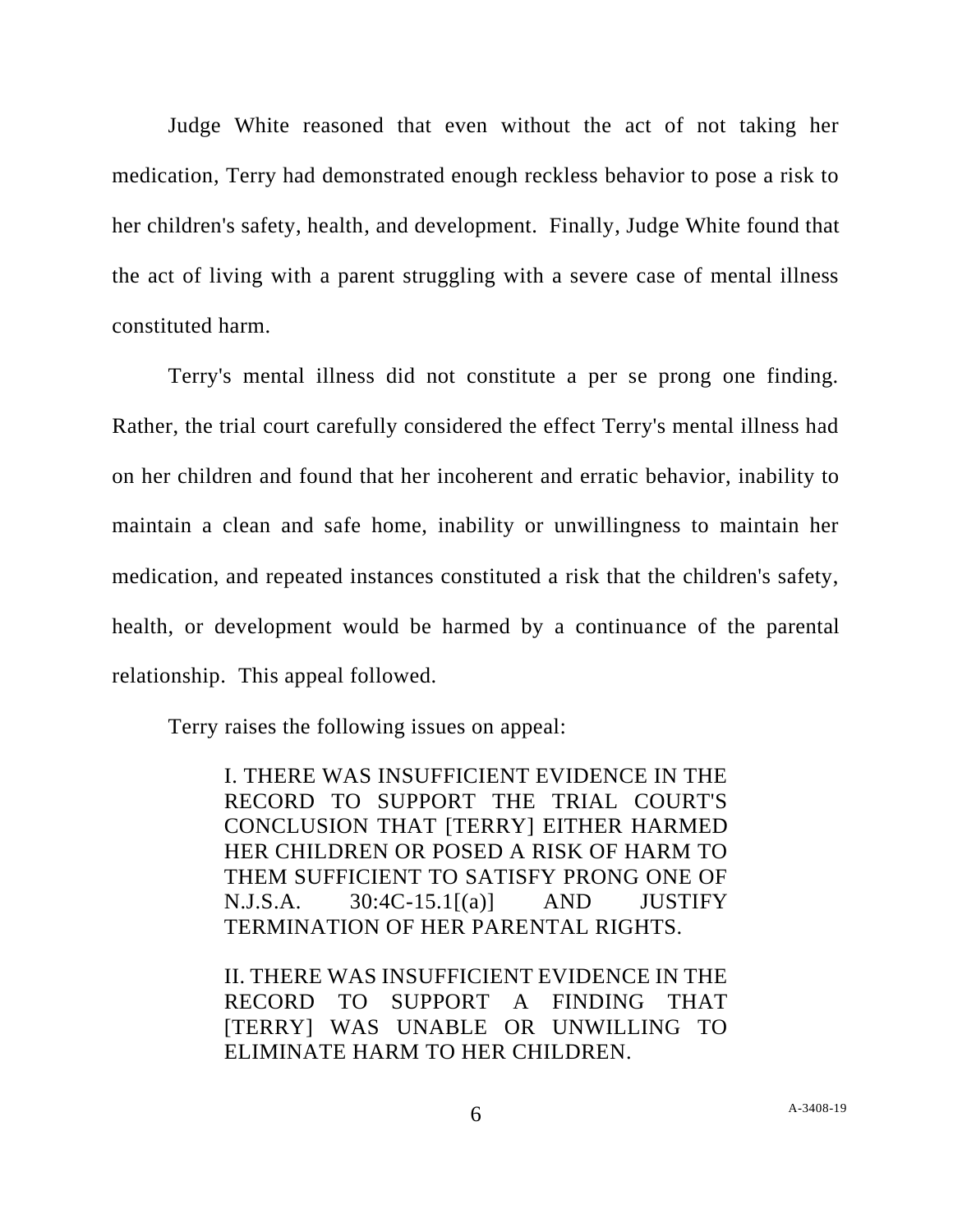III. THERE WAS INSUFFICIENT EVIDENCE IN THE RECORD TO SUPPORT THE LEGAL CONCLUSION THAT [THE DIVISION] PROVIDED SUFFICIENT SERVICES TO SUPPORT REUNIFICATION AND MADE REASONABLE EFFORTS TO REUNIFY THIS FAMILY.

IV. THERE WAS INSUFFICIENT EVIDENCE IN THE RECORD TO SUPPORT THE LEGAL CONCLUSION THAT TERMINATION OF PARENTAL RIGHTS WOULD NOT DO MORE HARM THAN GOOD TO D.P., M.P., AND D.T.

In this appeal, our review of the judge's decision is limited. We defer to her expertise as a Family Part judge, Cesare v. Cesare, 154 N.J. 394, 411-13 (1998), and we are bound by her factual findings so long as they are supported by sufficient, credible evidence. N.J. Div. of Youth & Family Servs. v. M.M., 189 N.J. 261, 279 (2007) (citing In re Guardianship of J.T., 269 N.J. Super. 172, 188 (App. Div. 1993)). We conclude the factual findings of Judge White are fully supported by the record and the legal conclusions drawn therefrom are unassailable. Judge White gave thoughtful attention to the importance of permanency and stability from the perspective of all three children's needs, and she found the Division had established by clear and convincing evidence all four prongs of the best-interests test, N.J.S.A. 30:4C-15.1(a), which, in the best